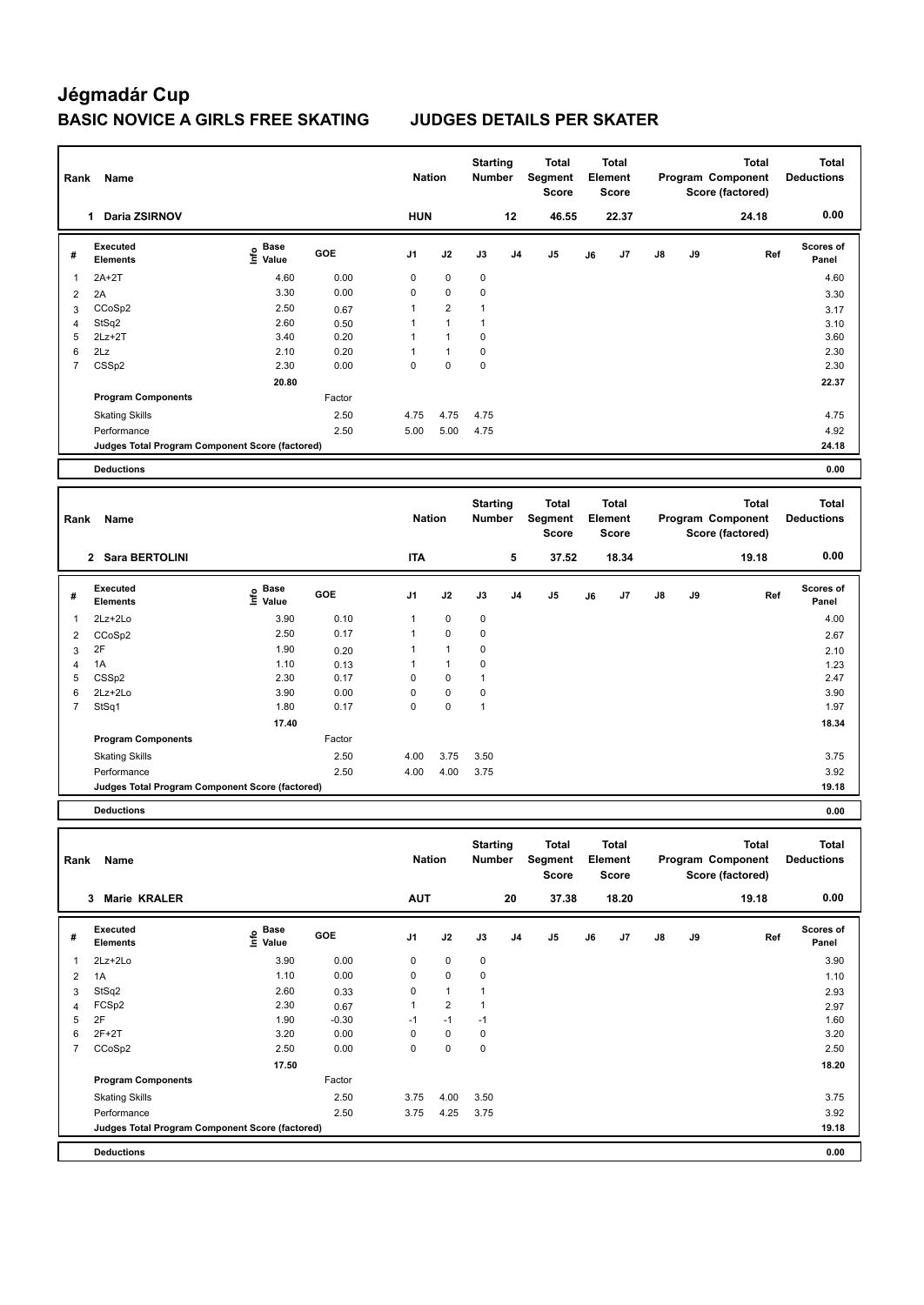| Rank           | Name<br>4 Imola-Mária SZAKÁCS                   |         |                      |            | <b>Nation</b>  |             | <b>Starting</b><br><b>Number</b> |                | Total<br>Segment<br><b>Score</b> |    | Total<br>Element<br><b>Score</b> |               |    | <b>Total</b><br>Program Component<br>Score (factored) | <b>Total</b><br><b>Deductions</b> |
|----------------|-------------------------------------------------|---------|----------------------|------------|----------------|-------------|----------------------------------|----------------|----------------------------------|----|----------------------------------|---------------|----|-------------------------------------------------------|-----------------------------------|
|                |                                                 |         |                      |            | <b>HUN</b>     |             |                                  | 11             | 35.97                            |    | 17.21                            |               |    | 18.76                                                 | 0.00                              |
| #              | <b>Executed</b><br><b>Elements</b>              | ١nf٥    | <b>Base</b><br>Value | <b>GOE</b> | J <sub>1</sub> | J2          | J3                               | J <sub>4</sub> | J <sub>5</sub>                   | J6 | J7                               | $\mathsf{J}8$ | J9 | Ref                                                   | <b>Scores of</b><br>Panel         |
| -1             | 2Lz<+1A+SEQ                                     | $\prec$ | 2.08                 | $-0.30$    | $-1$           | $-1$        | $-1$                             |                |                                  |    |                                  |               |    |                                                       | 1.78                              |
| $\overline{2}$ | $2F+2Lo$                                        |         | 3.70                 | 0.00       | 0              | $\mathbf 0$ | 0                                |                |                                  |    |                                  |               |    |                                                       | 3.70                              |
| 3              | CSS <sub>p2</sub>                               |         | 2.30                 | 0.00       | 0              | 0           | 0                                |                |                                  |    |                                  |               |    |                                                       | 2.30                              |
| 4              | 2Lz                                             |         | 2.10                 | 0.00       | 0              | $\mathbf 0$ | 0                                |                |                                  |    |                                  |               |    |                                                       | 2.10                              |
| 5              | StSq2                                           |         | 2.60                 | 0.00       | 0              | $\mathbf 0$ | 0                                |                |                                  |    |                                  |               |    |                                                       | 2.60                              |
| 6              | 2F                                              |         | 1.90                 | 0.00       | 0              | $\mathbf 0$ | 0                                |                |                                  |    |                                  |               |    |                                                       | 1.90                              |
| 7              | CCoSp2                                          |         | 2.50                 | 0.33       | 1              | 1           | 0                                |                |                                  |    |                                  |               |    |                                                       | 2.83                              |
|                |                                                 |         | 17.18                |            |                |             |                                  |                |                                  |    |                                  |               |    |                                                       | 17.21                             |
|                | <b>Program Components</b>                       |         |                      | Factor     |                |             |                                  |                |                                  |    |                                  |               |    |                                                       |                                   |
|                | <b>Skating Skills</b>                           |         |                      | 2.50       | 3.50           | 3.75        | 3.75                             |                |                                  |    |                                  |               |    |                                                       | 3.67                              |
|                | Performance                                     |         |                      | 2.50       | 3.75           | 3.75        | 4.00                             |                |                                  |    |                                  |               |    |                                                       | 3.83                              |
|                | Judges Total Program Component Score (factored) |         |                      |            |                |             |                                  |                |                                  |    |                                  |               |    |                                                       | 18.76                             |
|                | <b>Deductions</b>                               |         |                      |            |                |             |                                  |                |                                  |    |                                  |               |    |                                                       | 0.00                              |

< Under-rotated jump

|   | Rank<br>Name<br><b>Ursa SUHADOLC</b><br>5       |                              |         |                | <b>Nation</b> | <b>Starting</b><br><b>Number</b> |                | Total<br>Segment<br><b>Score</b> |    | <b>Total</b><br>Element<br><b>Score</b> |               |    | <b>Total</b><br>Program Component<br>Score (factored) | <b>Total</b><br><b>Deductions</b> |
|---|-------------------------------------------------|------------------------------|---------|----------------|---------------|----------------------------------|----------------|----------------------------------|----|-----------------------------------------|---------------|----|-------------------------------------------------------|-----------------------------------|
|   |                                                 |                              |         | <b>SLO</b>     |               |                                  | 9              | 35.27                            |    | 15.67                                   |               |    | 19.60                                                 | 0.00                              |
| # | Executed<br><b>Elements</b>                     | <b>Base</b><br>lnfo<br>Value | GOE     | J <sub>1</sub> | J2            | J3                               | J <sub>4</sub> | J5                               | J6 | J7                                      | $\mathsf{J}8$ | J9 | Ref                                                   | Scores of<br>Panel                |
|   | $1A+2Lo$                                        | 2.90                         | 0.00    | 0              | $\mathbf 0$   | 0                                |                |                                  |    |                                         |               |    |                                                       | 2.90                              |
| 2 | CCoSp2                                          | 2.50                         | 0.17    |                | $\mathbf 0$   | 0                                |                |                                  |    |                                         |               |    |                                                       | 2.67                              |
| 3 | $1Lz + 2T$                                      | 1.90                         | $-0.13$ | 0              | $-1$          | $-1$                             |                |                                  |    |                                         |               |    |                                                       | 1.77                              |
| 4 | 2F                                              | 1.90                         | $-0.90$ | $-3$           | $-3$          | -3                               |                |                                  |    |                                         |               |    |                                                       | 1.00                              |
| 5 | 2Lz                                             | 2.10                         | 0.00    | 0              | $\mathbf 0$   | 0                                |                |                                  |    |                                         |               |    |                                                       | 2.10                              |
| 6 | StSq2                                           | 2.60                         | 0.33    |                | $\mathbf{1}$  | 0                                |                |                                  |    |                                         |               |    |                                                       | 2.93                              |
| 7 | CSS <sub>p2</sub>                               | 2.30                         | 0.00    | 0              | $\mathbf 0$   | 0                                |                |                                  |    |                                         |               |    |                                                       | 2.30                              |
|   |                                                 | 16.20                        |         |                |               |                                  |                |                                  |    |                                         |               |    |                                                       | 15.67                             |
|   | <b>Program Components</b>                       |                              | Factor  |                |               |                                  |                |                                  |    |                                         |               |    |                                                       |                                   |
|   | <b>Skating Skills</b>                           |                              | 2.50    | 3.75           | 4.00          | 4.00                             |                |                                  |    |                                         |               |    |                                                       | 3.92                              |
|   | Performance                                     |                              | 2.50    | 3.75           | 4.25          | 3.75                             |                |                                  |    |                                         |               |    |                                                       | 3.92                              |
|   | Judges Total Program Component Score (factored) |                              |         |                |               |                                  |                |                                  |    |                                         |               |    |                                                       | 19.60                             |
|   | <b>Deductions</b>                               |                              |         |                |               |                                  |                |                                  |    |                                         |               |    |                                                       | 0.00                              |

| Rank | Name<br>Diána Laura VÉGI<br>6                   |  |                                  |            | <b>Nation</b> |              | <b>Starting</b><br><b>Number</b> |                | Total<br>Segment<br><b>Score</b> |    | Total<br>Element<br><b>Score</b> |               |    | <b>Total</b><br>Program Component<br>Score (factored) | Total<br><b>Deductions</b> |
|------|-------------------------------------------------|--|----------------------------------|------------|---------------|--------------|----------------------------------|----------------|----------------------------------|----|----------------------------------|---------------|----|-------------------------------------------------------|----------------------------|
|      |                                                 |  |                                  |            | <b>HUN</b>    |              |                                  | 14             | 34.54                            |    | 16.64                            |               |    | 17.90                                                 | 0.00                       |
| #    | Executed<br><b>Elements</b>                     |  | <b>Base</b><br>o Base<br>⊆ Value | <b>GOE</b> | J1            | J2           | J3                               | J <sub>4</sub> | J <sub>5</sub>                   | J6 | J7                               | $\mathsf{J}8$ | J9 | Ref                                                   | <b>Scores of</b><br>Panel  |
|      | 1A                                              |  | 1.10                             | 0.00       | 0             | $\mathbf 0$  | $\mathbf 0$                      |                |                                  |    |                                  |               |    |                                                       | 1.10                       |
| 2    | $2Lo+2T$                                        |  | 3.10                             | 0.00       | 0             | $\mathbf 0$  | $\mathbf 0$                      |                |                                  |    |                                  |               |    |                                                       | 3.10                       |
| 3    | CCoSp2                                          |  | 2.50                             | 0.17       | 1             | $\mathbf 0$  | 0                                |                |                                  |    |                                  |               |    |                                                       | 2.67                       |
| 4    | $2F+2T$                                         |  | 3.20                             | $-0.80$    | $-2$          | $-3$         | $-3$                             |                |                                  |    |                                  |               |    |                                                       | 2.40                       |
| 5    | CSS <sub>p2</sub>                               |  | 2.30                             | 0.00       | 0             | $\mathbf 0$  | $\mathbf 0$                      |                |                                  |    |                                  |               |    |                                                       | 2.30                       |
| 6    | 2Lz                                             |  | 2.10                             | 0.20       | 1             | $\mathbf{1}$ | 0                                |                |                                  |    |                                  |               |    |                                                       | 2.30                       |
| 7    | StSq2                                           |  | 2.60                             | 0.17       | 1             | $\mathbf 0$  | $\mathbf 0$                      |                |                                  |    |                                  |               |    |                                                       | 2.77                       |
|      |                                                 |  | 16.90                            |            |               |              |                                  |                |                                  |    |                                  |               |    |                                                       | 16.64                      |
|      | <b>Program Components</b>                       |  |                                  | Factor     |               |              |                                  |                |                                  |    |                                  |               |    |                                                       |                            |
|      | <b>Skating Skills</b>                           |  |                                  | 2.50       | 3.75          | 3.50         | 3.50                             |                |                                  |    |                                  |               |    |                                                       | 3.58                       |
|      | Performance                                     |  |                                  | 2.50       | 3.75          | 3.50         | 3.50                             |                |                                  |    |                                  |               |    |                                                       | 3.58                       |
|      | Judges Total Program Component Score (factored) |  |                                  |            |               |              |                                  |                |                                  |    |                                  |               |    |                                                       | 17.90                      |
|      | <b>Deductions</b>                               |  |                                  |            |               |              |                                  |                |                                  |    |                                  |               |    |                                                       | 0.00                       |

! Not clear edge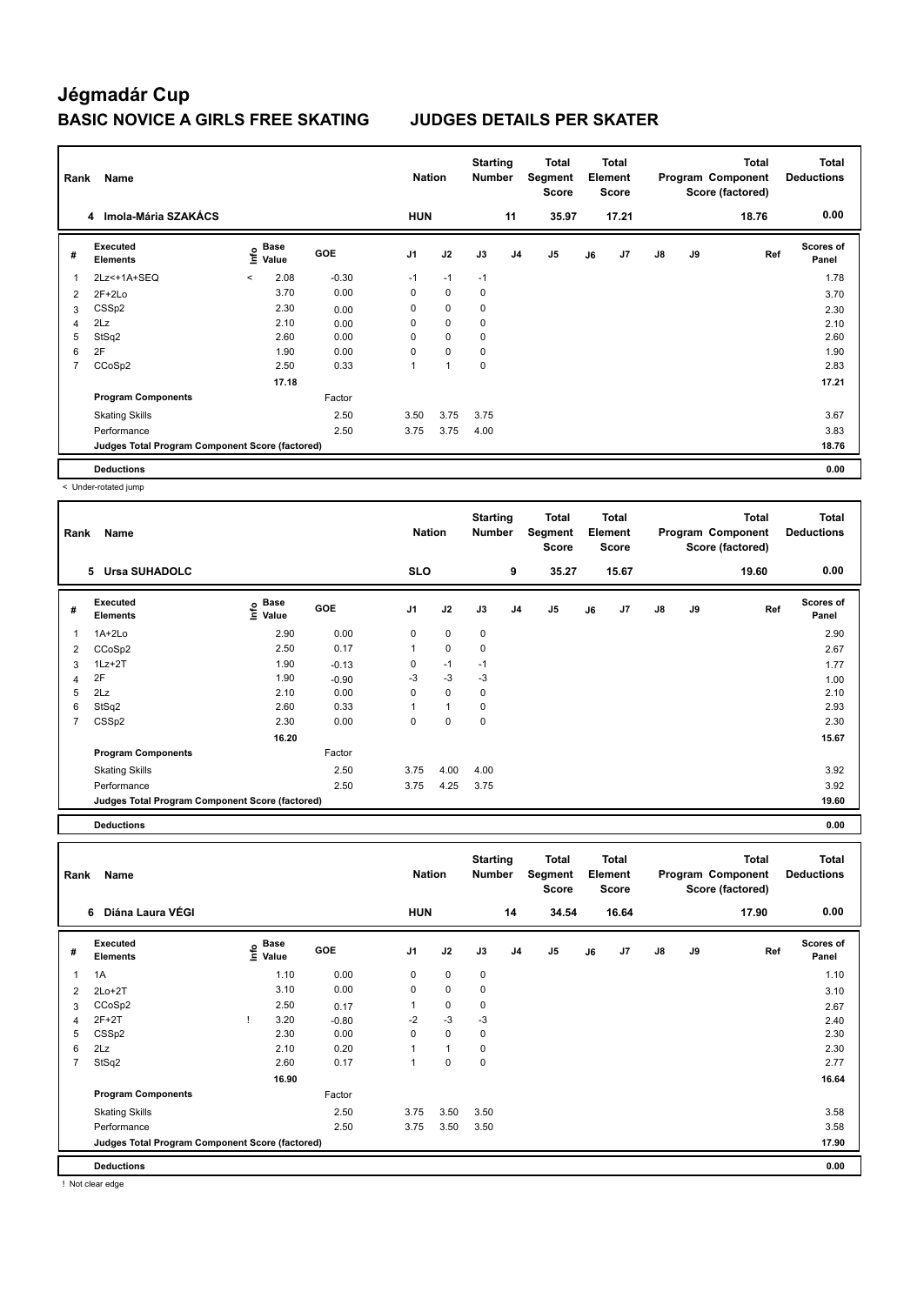| Rank | Name                                            |      | <b>Nation</b> |            | <b>Starting</b><br><b>Number</b> |             | Total<br>Segment<br><b>Score</b> |                | Total<br>Element<br><b>Score</b> |    |       | <b>Total</b><br>Program Component<br>Score (factored) | Total<br><b>Deductions</b> |       |                    |
|------|-------------------------------------------------|------|---------------|------------|----------------------------------|-------------|----------------------------------|----------------|----------------------------------|----|-------|-------------------------------------------------------|----------------------------|-------|--------------------|
|      | Dorka RÁKAI<br>$\overline{7}$                   |      |               |            | <b>HUN</b>                       |             |                                  | 10             | 34.50                            |    | 16.80 |                                                       |                            | 17.70 | 0.00               |
| #    | Executed<br><b>Elements</b>                     | ١nf٥ | Base<br>Value | <b>GOE</b> | J1                               | J2          | J3                               | J <sub>4</sub> | J <sub>5</sub>                   | J6 | J7    | $\mathsf{J}8$                                         | J9                         | Ref   | Scores of<br>Panel |
| 1    | $2F+2Lo$                                        |      | 3.70          | $-0.20$    | $-1$                             | $-1$        | 0                                |                |                                  |    |       |                                                       |                            |       | 3.50               |
| 2    | 2Lz                                             |      | 2.10          | 0.00       | 0                                | $\mathbf 0$ | 0                                |                |                                  |    |       |                                                       |                            |       | 2.10               |
| 3    | CSS <sub>p2</sub>                               |      | 2.30          | 0.00       | 0                                | 0           | 0                                |                |                                  |    |       |                                                       |                            |       | 2.30               |
| 4    | $2F+2Lo$                                        |      | 3.70          | $-0.20$    | $-1$                             | $-1$        | 0                                |                |                                  |    |       |                                                       |                            |       | 3.50               |
| 5    | CCoSp2                                          |      | 2.50          | 0.00       | 0                                | 0           | 0                                |                |                                  |    |       |                                                       |                            |       | 2.50               |
| 6    | StSq1                                           |      | 1.80          | 0.00       | 0                                | 0           | 0                                |                |                                  |    |       |                                                       |                            |       | 1.80               |
| 7    | 1A                                              |      | 1.10          | 0.00       | 0                                | 0           | 0                                |                |                                  |    |       |                                                       |                            |       | 1.10               |
|      |                                                 |      | 17.20         |            |                                  |             |                                  |                |                                  |    |       |                                                       |                            |       | 16.80              |
|      | <b>Program Components</b>                       |      |               | Factor     |                                  |             |                                  |                |                                  |    |       |                                                       |                            |       |                    |
|      | <b>Skating Skills</b>                           |      |               | 2.50       | 3.25                             | 3.50        | 3.75                             |                |                                  |    |       |                                                       |                            |       | 3.50               |
|      | Performance                                     |      |               | 2.50       | 3.50                             | 3.50        | 3.75                             |                |                                  |    |       |                                                       |                            |       | 3.58               |
|      | Judges Total Program Component Score (factored) |      |               |            |                                  |             |                                  |                |                                  |    |       |                                                       |                            |       | 17.70              |
|      | <b>Deductions</b>                               |      |               |            |                                  |             |                                  |                |                                  |    |       |                                                       |                            |       | 0.00               |

! Not clear edge

| Rank | Name                                            |                              |            | <b>Nation</b>  |             | <b>Starting</b><br><b>Number</b> |                | Total<br>Segment<br><b>Score</b> |    | Total<br>Element<br><b>Score</b> |               |    | <b>Total</b><br>Program Component<br>Score (factored) | Total<br><b>Deductions</b> |
|------|-------------------------------------------------|------------------------------|------------|----------------|-------------|----------------------------------|----------------|----------------------------------|----|----------------------------------|---------------|----|-------------------------------------------------------|----------------------------|
|      | Noémi Eliza KOVÁCS<br>8                         |                              |            | <b>HUN</b>     |             |                                  | 18             | 32.73                            |    | 15.30                            |               |    | 17.93                                                 | 0.50                       |
| #    | Executed<br><b>Elements</b>                     | <b>Base</b><br>lnfo<br>Value | <b>GOE</b> | J <sub>1</sub> | J2          | J3                               | J <sub>4</sub> | J5                               | J6 | J7                               | $\mathsf{J}8$ | J9 | Ref                                                   | <b>Scores of</b><br>Panel  |
| 1    | 2F                                              | 1.90                         | $-0.20$    | $-1$           | $-1$        | 0                                |                |                                  |    |                                  |               |    |                                                       | 1.70                       |
| 2    | $2F+2T$                                         | 3.20                         | 0.00       | $\mathbf 0$    | $\mathbf 0$ | 0                                |                |                                  |    |                                  |               |    |                                                       | 3.20                       |
| 3    | CCoSp2                                          | 2.50                         | 0.00       | 0              | $\mathbf 0$ | 0                                |                |                                  |    |                                  |               |    |                                                       | 2.50                       |
| 4    | StSq1                                           | 1.80                         | 0.00       | 0              | $\mathbf 0$ | 0                                |                |                                  |    |                                  |               |    |                                                       | 1.80                       |
| 5    | $1A+2Lo$                                        | 2.90                         | $-0.90$    | -3             | $-3$        | $-3$                             |                |                                  |    |                                  |               |    |                                                       | 2.00                       |
| 6    | 2Lo                                             | 1.80                         | 0.00       | 0              | $\mathbf 0$ | 0                                |                |                                  |    |                                  |               |    |                                                       | 1.80                       |
|      | CSS <sub>p2</sub>                               | 2.30                         | 0.00       | 0              | $\mathbf 0$ | $\mathbf 0$                      |                |                                  |    |                                  |               |    |                                                       | 2.30                       |
|      |                                                 | 16.40                        |            |                |             |                                  |                |                                  |    |                                  |               |    |                                                       | 15.30                      |
|      | <b>Program Components</b>                       |                              | Factor     |                |             |                                  |                |                                  |    |                                  |               |    |                                                       |                            |
|      | <b>Skating Skills</b>                           |                              | 2.50       | 3.25           | 3.75        | 3.50                             |                |                                  |    |                                  |               |    |                                                       | 3.50                       |
|      | Performance                                     |                              | 2.50       | 3.50           | 3.75        | 3.75                             |                |                                  |    |                                  |               |    |                                                       | 3.67                       |
|      | Judges Total Program Component Score (factored) |                              |            |                |             |                                  |                |                                  |    |                                  |               |    |                                                       | 17.93                      |
|      | <b>Deductions</b>                               | Falls:                       | $-0.50$    |                |             |                                  |                |                                  |    |                                  |               |    |                                                       | $-0.50$                    |

| Rank           | Name<br><b>Fanni FARKAS</b><br>9                |                           |            | <b>Nation</b>  |             | <b>Starting</b><br><b>Number</b> |    | Total<br>Segment<br><b>Score</b> |    | Total<br>Element<br><b>Score</b> |               |    | <b>Total</b><br>Program Component<br>Score (factored) | <b>Total</b><br><b>Deductions</b> |
|----------------|-------------------------------------------------|---------------------------|------------|----------------|-------------|----------------------------------|----|----------------------------------|----|----------------------------------|---------------|----|-------------------------------------------------------|-----------------------------------|
|                |                                                 |                           |            | <b>HUN</b>     |             |                                  | 23 | 32.67                            |    | 15.37                            |               |    | 17.30                                                 | 0.00                              |
| #              | Executed<br><b>Elements</b>                     | Base<br>o Base<br>⊆ Value | <b>GOE</b> | J <sub>1</sub> | J2          | J3                               | J4 | J <sub>5</sub>                   | J6 | J7                               | $\mathsf{J}8$ | J9 | Ref                                                   | <b>Scores of</b><br>Panel         |
| 1              | 2Lz                                             | 2.10                      | $-0.60$    | $-3$           | $-3$        | $\mathbf 0$                      |    |                                  |    |                                  |               |    |                                                       | 1.50                              |
| 2              | 2F+1A+SEQ                                       | 2.40                      | 0.00       | 0              | $\mathbf 0$ | 0                                |    |                                  |    |                                  |               |    |                                                       | 2.40                              |
| 3              | 2F                                              | 1.90                      | 0.00       | 0              | 0           | 0                                |    |                                  |    |                                  |               |    |                                                       | 1.90                              |
| 4              | $2Lz + 2T$                                      | 3.40                      | $-0.60$    | $-2$           | $-2$        | $-2$                             |    |                                  |    |                                  |               |    |                                                       | 2.80                              |
| 5              | CCoSp2                                          | 2.50                      | 0.17       | 1              | $\mathbf 0$ | 0                                |    |                                  |    |                                  |               |    |                                                       | 2.67                              |
| 6              | StSq1                                           | 1.80                      | 0.00       | 0              | 0           | 0                                |    |                                  |    |                                  |               |    |                                                       | 1.80                              |
| $\overline{7}$ | FCSSp2                                          | 2.30                      | 0.00       | 0              | 0           | 0                                |    |                                  |    |                                  |               |    |                                                       | 2.30                              |
|                |                                                 | 16.40                     |            |                |             |                                  |    |                                  |    |                                  |               |    |                                                       | 15.37                             |
|                | <b>Program Components</b>                       |                           | Factor     |                |             |                                  |    |                                  |    |                                  |               |    |                                                       |                                   |
|                | <b>Skating Skills</b>                           |                           | 2.50       | 3.25           | 3.50        | 3.50                             |    |                                  |    |                                  |               |    |                                                       | 3.42                              |
|                | Performance                                     |                           | 2.50       | 3.50           | 3.75        | 3.25                             |    |                                  |    |                                  |               |    |                                                       | 3.50                              |
|                | Judges Total Program Component Score (factored) |                           |            |                |             |                                  |    |                                  |    |                                  |               |    |                                                       | 17.30                             |
|                | <b>Deductions</b>                               |                           |            |                |             |                                  |    |                                  |    |                                  |               |    |                                                       | 0.00                              |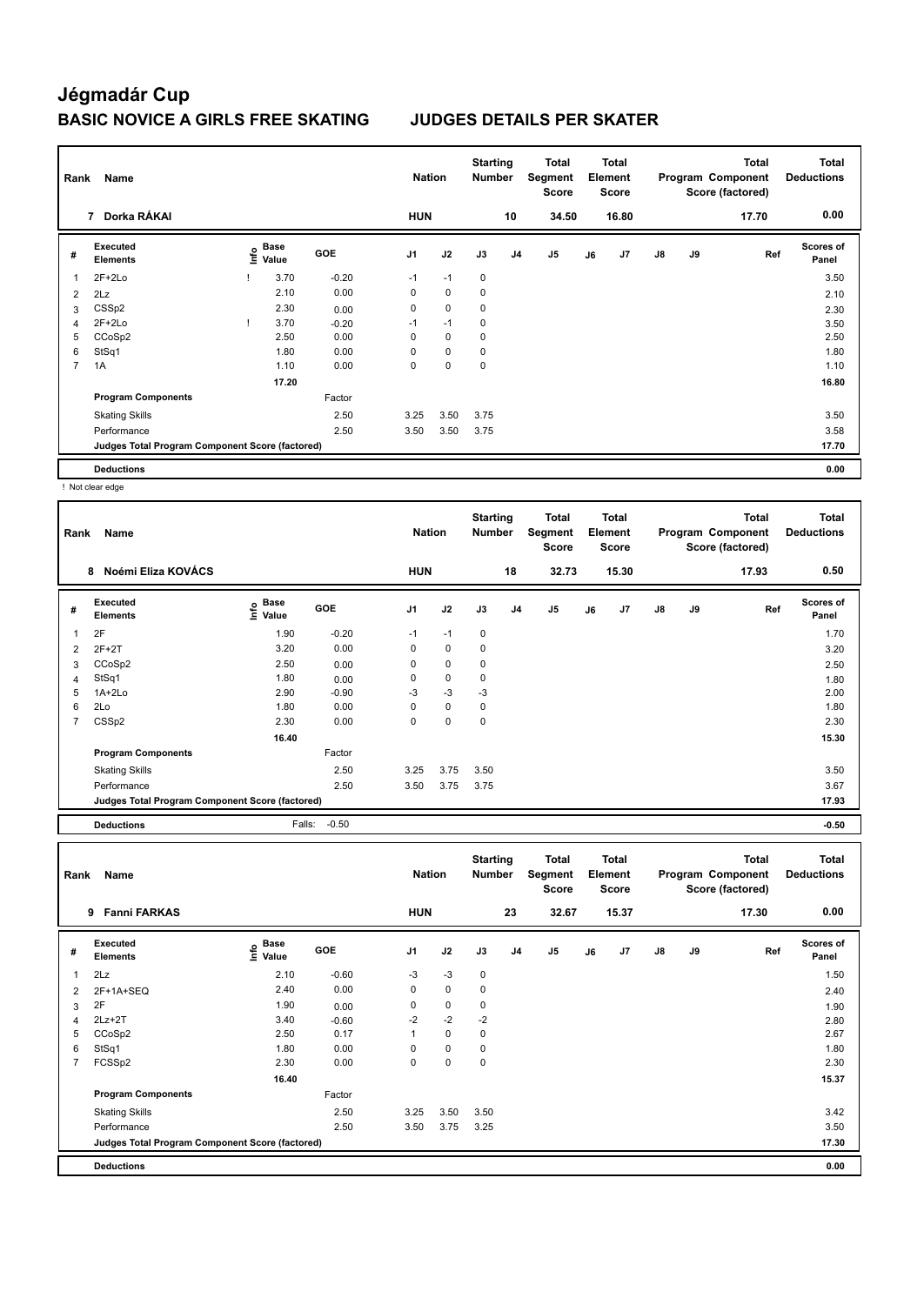| Rank | Name<br><b>Lilien NIKULASIN</b><br>10           |         |               |         |            | <b>Nation</b> | <b>Starting</b><br><b>Number</b> |                | <b>Total</b><br>Segment<br><b>Score</b> |    | <b>Total</b><br>Element<br>Score |    |    | <b>Total</b><br>Program Component<br>Score (factored) | <b>Total</b><br><b>Deductions</b> |
|------|-------------------------------------------------|---------|---------------|---------|------------|---------------|----------------------------------|----------------|-----------------------------------------|----|----------------------------------|----|----|-------------------------------------------------------|-----------------------------------|
|      |                                                 |         |               |         | <b>HUN</b> |               |                                  | 13             | 30.76                                   |    | 14.58                            |    |    | 16.68                                                 | 0.50                              |
| #    | Executed<br><b>Elements</b>                     | ١nf٥    | Base<br>Value | GOE     | J1         | J2            | J3                               | J <sub>4</sub> | J <sub>5</sub>                          | J6 | J7                               | J8 | J9 | Ref                                                   | Scores of<br>Panel                |
| 1    | $2F < +2T$                                      | $\prec$ | 2.70          | $-0.30$ | $-1$       | $-1$          | $-1$                             |                |                                         |    |                                  |    |    |                                                       | 2.40                              |
| 2    | 2Lz<+1A+SEQ                                     | $\prec$ | 2.08          | $-0.30$ | $-1$       | $-1$          | $-1$                             |                |                                         |    |                                  |    |    |                                                       | 1.78                              |
| 3    | CSS <sub>p2</sub>                               |         | 2.30          | 0.00    | 0          | $\mathbf 0$   | 0                                |                |                                         |    |                                  |    |    |                                                       | 2.30                              |
| 4    | 2Lz<                                            | $\prec$ | 1.50          | $-0.90$ | $-3$       | $-3$          | $-3$                             |                |                                         |    |                                  |    |    |                                                       | 0.60                              |
| 5    | 2F                                              |         | 1.90          | 0.00    | 0          | 0             | 0                                |                |                                         |    |                                  |    |    |                                                       | 1.90                              |
| 6    | CCoSp2                                          |         | 2.50          | 0.50    |            | $\mathbf{1}$  | 1                                |                |                                         |    |                                  |    |    |                                                       | 3.00                              |
| 7    | StSq2                                           |         | 2.60          | 0.00    | 0          | 0             | 0                                |                |                                         |    |                                  |    |    |                                                       | 2.60                              |
|      |                                                 |         | 15.58         |         |            |               |                                  |                |                                         |    |                                  |    |    |                                                       | 14.58                             |
|      | <b>Program Components</b>                       |         |               | Factor  |            |               |                                  |                |                                         |    |                                  |    |    |                                                       |                                   |
|      | <b>Skating Skills</b>                           |         |               | 2.50    | 3.25       | 3.25          | 3.25                             |                |                                         |    |                                  |    |    |                                                       | 3.25                              |
|      | Performance                                     |         |               | 2.50    | 3.50       | 3.25          | 3.50                             |                |                                         |    |                                  |    |    |                                                       | 3.42                              |
|      | Judges Total Program Component Score (factored) |         |               |         |            |               |                                  |                |                                         |    |                                  |    |    |                                                       | 16.68                             |
|      | <b>Deductions</b>                               |         | Falls:        | $-0.50$ |            |               |                                  |                |                                         |    |                                  |    |    |                                                       | $-0.50$                           |

< Under-rotated jump

| Rank | Name                                            |      | <b>Nation</b>        |            | <b>Starting</b><br><b>Number</b> |      | <b>Total</b><br>Segment<br>Score |                | <b>Total</b><br>Element<br><b>Score</b> |    |       | Total<br>Program Component<br>Score (factored) | <b>Total</b><br><b>Deductions</b> |       |                    |
|------|-------------------------------------------------|------|----------------------|------------|----------------------------------|------|----------------------------------|----------------|-----------------------------------------|----|-------|------------------------------------------------|-----------------------------------|-------|--------------------|
|      | Hanna LÕRINCZ<br>11                             |      |                      |            | <b>HUN</b>                       |      |                                  | $\mathbf{2}$   | 29.51                                   |    | 13.68 |                                                |                                   | 15.83 | 0.00               |
| #    | Executed<br><b>Elements</b>                     | lnfo | <b>Base</b><br>Value | <b>GOE</b> | J <sub>1</sub>                   | J2   | J3                               | J <sub>4</sub> | J5                                      | J6 | J7    | J8                                             | J9                                | Ref   | Scores of<br>Panel |
| 1    | 1A                                              |      | 1.10                 | 0.00       | 0                                | 0    | $\mathbf 0$                      |                |                                         |    |       |                                                |                                   |       | 1.10               |
| 2    | 2Lze<+2Lo                                       | e    | 3.20                 | $-0.60$    | $-2$                             | $-2$ | $-2$                             |                |                                         |    |       |                                                |                                   |       | 2.60               |
| 3    | CCoSp2                                          |      | 2.50                 | 0.00       | 0                                | 0    | 0                                |                |                                         |    |       |                                                |                                   |       | 2.50               |
| 4    | StSq1                                           |      | 1.80                 | 0.00       | 0                                | 0    | $\mathbf 0$                      |                |                                         |    |       |                                                |                                   |       | 1.80               |
| 5    | 2F                                              |      | 1.90                 | 0.00       | $\Omega$                         | 0    | $\mathbf 0$                      |                |                                         |    |       |                                                |                                   |       | 1.90               |
| 6    | 2Lze+1A+SEQ                                     | e    | 2.08                 | $-0.60$    | $-2$                             | $-2$ | $-2$                             |                |                                         |    |       |                                                |                                   |       | 1.48               |
| 7    | FSSp2                                           |      | 2.30                 | 0.00       | 0                                | 0    | $\mathbf 0$                      |                |                                         |    |       |                                                |                                   |       | 2.30               |
|      |                                                 |      | 14.88                |            |                                  |      |                                  |                |                                         |    |       |                                                |                                   |       | 13.68              |
|      | <b>Program Components</b>                       |      |                      | Factor     |                                  |      |                                  |                |                                         |    |       |                                                |                                   |       |                    |
|      | <b>Skating Skills</b>                           |      |                      | 2.50       | 3.25                             | 3.00 | 3.00                             |                |                                         |    |       |                                                |                                   |       | 3.08               |
|      | Performance                                     |      |                      | 2.50       | 3.50                             | 3.25 | 3.00                             |                |                                         |    |       |                                                |                                   |       | 3.25               |
|      | Judges Total Program Component Score (factored) |      |                      |            |                                  |      |                                  |                |                                         |    |       |                                                |                                   |       | 15.83              |
|      | <b>Deductions</b>                               |      |                      |            |                                  |      |                                  |                |                                         |    |       |                                                |                                   |       | 0.00               |

< Under-rotated jump e Wrong edge

| Rank | Name                                            |         |                                    |            | <b>Nation</b>  |             | <b>Starting</b><br><b>Number</b> |                | Total<br>Segment<br><b>Score</b> |    | <b>Total</b><br>Element<br><b>Score</b> |               |    | <b>Total</b><br>Program Component<br>Score (factored) | <b>Total</b><br><b>Deductions</b> |
|------|-------------------------------------------------|---------|------------------------------------|------------|----------------|-------------|----------------------------------|----------------|----------------------------------|----|-----------------------------------------|---------------|----|-------------------------------------------------------|-----------------------------------|
|      | Lola DÚRÓ<br>12 <sup>12</sup>                   |         |                                    |            | <b>HUN</b>     |             |                                  | 25             | 29.18                            |    | 13.00                                   |               |    | 16.68                                                 | 0.50                              |
| #    | Executed<br><b>Elements</b>                     |         | <b>Base</b><br>$\frac{6}{5}$ Value | <b>GOE</b> | J <sub>1</sub> | J2          | J3                               | J <sub>4</sub> | J5                               | J6 | J7                                      | $\mathsf{J}8$ | J9 | Ref                                                   | Scores of<br>Panel                |
| 1    | CSS <sub>p2</sub>                               |         | 2.30                               | 0.00       | $\mathbf 0$    | $\mathbf 0$ | $\mathbf 0$                      |                |                                  |    |                                         |               |    |                                                       | 2.30                              |
| 2    | $2S+2Lo$                                        |         | 3.10                               | 0.00       | $\mathbf 0$    | $\mathbf 0$ | $\pmb{0}$                        |                |                                  |    |                                         |               |    |                                                       | 3.10                              |
| 3    | 2S                                              |         | 1.30                               | 0.00       | 0              | 0           | 0                                |                |                                  |    |                                         |               |    |                                                       | 1.30                              |
| 4    | 2Lo<                                            | $\prec$ | 1.30                               | $-0.90$    | $-3$           | $-3$        | $-3$                             |                |                                  |    |                                         |               |    |                                                       | 0.40                              |
| 5    | $1A+1Lo$                                        |         | 1.60                               | 0.00       | 0              | $\mathbf 0$ | $\mathbf 0$                      |                |                                  |    |                                         |               |    |                                                       | 1.60                              |
| 6    | StSq1                                           |         | 1.80                               | 0.00       | 0              | $\mathbf 0$ | 0                                |                |                                  |    |                                         |               |    |                                                       | 1.80                              |
| 7    | CCoSp2                                          |         | 2.50                               | 0.00       | 0              | $\pmb{0}$   | 0                                |                |                                  |    |                                         |               |    |                                                       | 2.50                              |
|      |                                                 |         | 13.90                              |            |                |             |                                  |                |                                  |    |                                         |               |    |                                                       | 13.00                             |
|      | <b>Program Components</b>                       |         |                                    | Factor     |                |             |                                  |                |                                  |    |                                         |               |    |                                                       |                                   |
|      | <b>Skating Skills</b>                           |         |                                    | 2.50       | 3.25           | 3.00        | 3.50                             |                |                                  |    |                                         |               |    |                                                       | 3.25                              |
|      | Performance                                     |         |                                    | 2.50       | 3.50           | 3.25        | 3.50                             |                |                                  |    |                                         |               |    |                                                       | 3.42                              |
|      | Judges Total Program Component Score (factored) |         |                                    |            |                |             |                                  |                |                                  |    |                                         |               |    |                                                       | 16.68                             |
|      | <b>Deductions</b>                               |         | Falls:                             | $-0.50$    |                |             |                                  |                |                                  |    |                                         |               |    |                                                       | $-0.50$                           |

< Under-rotated jump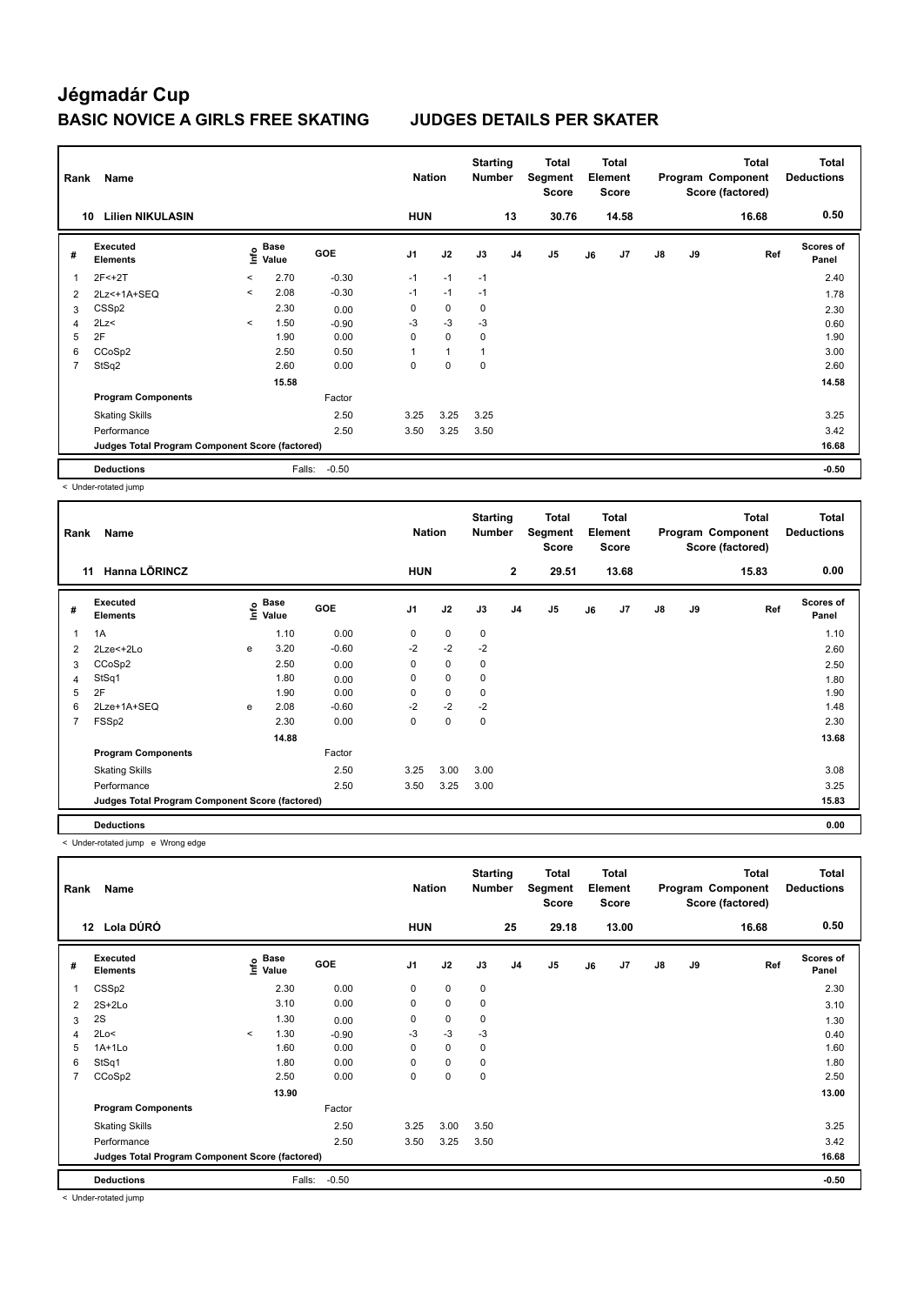| Rank           | Name                                            |                          | <b>Nation</b> |            | <b>Starting</b><br><b>Number</b> |             | Total<br>Segment<br><b>Score</b> |                | <b>Total</b><br>Element<br><b>Score</b> |    |       | <b>Total</b><br>Program Component<br>Score (factored) | <b>Total</b><br><b>Deductions</b> |       |                    |
|----------------|-------------------------------------------------|--------------------------|---------------|------------|----------------------------------|-------------|----------------------------------|----------------|-----------------------------------------|----|-------|-------------------------------------------------------|-----------------------------------|-------|--------------------|
|                | Réka MEZEI<br>13                                |                          |               |            | <b>HUN</b>                       |             |                                  | 24             | 29.14                                   |    | 11.64 |                                                       |                                   | 17.50 | 0.00               |
| #              | Executed<br><b>Elements</b>                     | ۴                        | Base<br>Value | <b>GOE</b> | J <sub>1</sub>                   | J2          | J3                               | J <sub>4</sub> | J5                                      | J6 | J7    | $\mathsf{J}8$                                         | <b>J9</b>                         | Ref   | Scores of<br>Panel |
| 1              | $2Lo+2T<$                                       | $\overline{\phantom{a}}$ | 2.70          | $-0.30$    | $-1$                             | $-1$        | $-1$                             |                |                                         |    |       |                                                       |                                   |       | 2.40               |
| $\overline{2}$ | 2Lz<<                                           | <<                       | 0.60          | $-0.20$    | $-2$                             | $-2$        | $-2$                             |                |                                         |    |       |                                                       |                                   |       | 0.40               |
| 3              | $2Lz<+2T<<$                                     | <<                       | 1.90          | $-0.60$    | $-2$                             | $-2$        | $-2$                             |                |                                         |    |       |                                                       |                                   |       | 1.30               |
| 4              | 1A                                              |                          | 1.10          | 0.00       | 0                                | $\mathbf 0$ | 0                                |                |                                         |    |       |                                                       |                                   |       | 1.10               |
| 5              | CSS <sub>p2</sub>                               |                          | 2.30          | 0.00       | 0                                | $\mathbf 0$ | 0                                |                |                                         |    |       |                                                       |                                   |       | 2.30               |
| 6              | StSq1                                           |                          | 1.80          | 0.17       | 1                                | 0           | 0                                |                |                                         |    |       |                                                       |                                   |       | 1.97               |
| $\overline{7}$ | CCoSp1                                          |                          | 2.00          | 0.17       | 1                                | 0           | 0                                |                |                                         |    |       |                                                       |                                   |       | 2.17               |
|                |                                                 |                          | 12.40         |            |                                  |             |                                  |                |                                         |    |       |                                                       |                                   |       | 11.64              |
|                | <b>Program Components</b>                       |                          |               | Factor     |                                  |             |                                  |                |                                         |    |       |                                                       |                                   |       |                    |
|                | <b>Skating Skills</b>                           |                          |               | 2.50       | 3.75                             | 3.50        | 3.25                             |                |                                         |    |       |                                                       |                                   |       | 3.50               |
|                | Performance                                     |                          |               | 2.50       | 3.75                             | 3.50        | 3.25                             |                |                                         |    |       |                                                       |                                   |       | 3.50               |
|                | Judges Total Program Component Score (factored) |                          |               |            |                                  |             |                                  |                |                                         |    |       |                                                       |                                   |       | 17.50              |
|                | <b>Deductions</b>                               |                          |               |            |                                  |             |                                  |                |                                         |    |       |                                                       |                                   |       | 0.00               |

< Under-rotated jump << Downgraded jump

| Rank           | Name                                            |                              |              | <b>Nation</b>  |             | <b>Starting</b><br><b>Number</b> |                | Total<br>Segment<br><b>Score</b> |    | Total<br>Element<br><b>Score</b> |               |    | <b>Total</b><br>Program Component<br>Score (factored) | <b>Total</b><br><b>Deductions</b> |
|----------------|-------------------------------------------------|------------------------------|--------------|----------------|-------------|----------------------------------|----------------|----------------------------------|----|----------------------------------|---------------|----|-------------------------------------------------------|-----------------------------------|
|                | 14 Petra NÉMETH                                 |                              |              | <b>HUN</b>     |             |                                  | 17             | 28.43                            |    | 11.80                            |               |    | 18.13                                                 | 1.50                              |
| #              | Executed<br><b>Elements</b>                     | <b>Base</b><br>lnfo<br>Value | <b>GOE</b>   | J <sub>1</sub> | J2          | J3                               | J <sub>4</sub> | J <sub>5</sub>                   | J6 | J7                               | $\mathsf{J}8$ | J9 | Ref                                                   | <b>Scores of</b><br>Panel         |
| 1              | $1A+2Lo$                                        | 2.90                         | 0.10         |                | $\mathbf 0$ | $\mathbf 0$                      |                |                                  |    |                                  |               |    |                                                       | 3.00                              |
| $\overline{2}$ | 2Lz                                             | 2.10                         | $-0.90$      | $-3$           | $-3$        | -3                               |                |                                  |    |                                  |               |    |                                                       | 1.20                              |
| 3              | CSS <sub>p2</sub>                               | 2.30                         | 0.00         | 0              | $\mathbf 0$ | $\mathbf 0$                      |                |                                  |    |                                  |               |    |                                                       | 2.30                              |
| 4              | 2Lz                                             | 2.10                         | $-0.90$      | $-3$           | $-3$        | $-3$                             |                |                                  |    |                                  |               |    |                                                       | 1.20                              |
| 5              | StSq1                                           | 1.80                         | 0.00         | 0              | $\mathbf 0$ | 0                                |                |                                  |    |                                  |               |    |                                                       | 1.80                              |
| 6              | 2F                                              | 1.90                         | $-0.90$      | $-3$           | $-3$        | $-3$                             |                |                                  |    |                                  |               |    |                                                       | 1.00                              |
| 7              | CoSp1V                                          | 1.30                         | 0.00         | 0              | $\mathbf 0$ | $\mathbf 0$                      |                |                                  |    |                                  |               |    |                                                       | 1.30                              |
|                |                                                 | 14.40                        |              |                |             |                                  |                |                                  |    |                                  |               |    |                                                       | 11.80                             |
|                | <b>Program Components</b>                       |                              | Factor       |                |             |                                  |                |                                  |    |                                  |               |    |                                                       |                                   |
|                | <b>Skating Skills</b>                           |                              | 2.50         | 3.75           | 3.50        | 3.50                             |                |                                  |    |                                  |               |    |                                                       | 3.58                              |
|                | Performance                                     |                              | 2.50         | 4.00           | 3.75        | 3.25                             |                |                                  |    |                                  |               |    |                                                       | 3.67                              |
|                | Judges Total Program Component Score (factored) |                              |              |                |             |                                  |                |                                  |    |                                  |               |    |                                                       | 18.13                             |
|                | <b>Deductions</b>                               |                              | Falls: -1.50 |                |             |                                  |                |                                  |    |                                  |               |    |                                                       | $-1.50$                           |

| Rank           | Name                                            |         |                           |            | <b>Nation</b>  |             | <b>Starting</b><br><b>Number</b> |                | Total<br>Segment<br><b>Score</b> |    | <b>Total</b><br>Element<br>Score |               |    | <b>Total</b><br>Program Component<br>Score (factored) | Total<br><b>Deductions</b> |
|----------------|-------------------------------------------------|---------|---------------------------|------------|----------------|-------------|----------------------------------|----------------|----------------------------------|----|----------------------------------|---------------|----|-------------------------------------------------------|----------------------------|
| 15             | Laura DEBNÁROVÁ                                 |         |                           |            | <b>SVK</b>     |             |                                  | 22             | 28.28                            |    | 12.52                            |               |    | 16.26                                                 | 0.50                       |
| #              | Executed<br>Elements                            |         | Base<br>o Base<br>⊆ Value | <b>GOE</b> | J <sub>1</sub> | J2          | J3                               | J <sub>4</sub> | J <sub>5</sub>                   | J6 | J7                               | $\mathsf{J}8$ | J9 | Ref                                                   | <b>Scores of</b><br>Panel  |
| $\overline{1}$ | 2Lz<+2Lo<<                                      |         | 2.00                      | $-0.90$    | $-3$           | $-3$        | $-3$                             |                |                                  |    |                                  |               |    |                                                       | 1.10                       |
| 2              | CCoSp2                                          |         | 2.50                      | 0.00       | 0              | $\mathbf 0$ | 0                                |                |                                  |    |                                  |               |    |                                                       | 2.50                       |
| 3              | StSq1                                           |         | 1.80                      | 0.00       | 0              | $\mathbf 0$ | $\mathbf 0$                      |                |                                  |    |                                  |               |    |                                                       | 1.80                       |
| 4              | 2S+1A+SEQ                                       |         | 1.92                      | 0.00       | 0              | $\mathbf 0$ | $\mathbf 0$                      |                |                                  |    |                                  |               |    |                                                       | 1.92                       |
| 5              | 2F                                              |         | 1.90                      | 0.00       | 0              | $\mathbf 0$ | $\mathbf 0$                      |                |                                  |    |                                  |               |    |                                                       | 1.90                       |
| 6              | 2Lo<                                            | $\,<\,$ | 1.30                      | $-0.30$    | $-1$           | $-1$        | $-1$                             |                |                                  |    |                                  |               |    |                                                       | 1.00                       |
| $\overline{7}$ | CSS <sub>p2</sub>                               |         | 2.30                      | 0.00       | $\Omega$       | 0           | $\mathbf 0$                      |                |                                  |    |                                  |               |    |                                                       | 2.30                       |
|                |                                                 |         | 13.72                     |            |                |             |                                  |                |                                  |    |                                  |               |    |                                                       | 12.52                      |
|                | <b>Program Components</b>                       |         |                           | Factor     |                |             |                                  |                |                                  |    |                                  |               |    |                                                       |                            |
|                | <b>Skating Skills</b>                           |         |                           | 2.50       | 3.25           | 3.25        | 3.25                             |                |                                  |    |                                  |               |    |                                                       | 3.25                       |
|                | Performance                                     |         |                           | 2.50       | 3.25           | 3.25        | 3.25                             |                |                                  |    |                                  |               |    |                                                       | 3.25                       |
|                | Judges Total Program Component Score (factored) |         |                           |            |                |             |                                  |                |                                  |    |                                  |               |    |                                                       | 16.26                      |
|                | <b>Deductions</b>                               |         | Falls:                    | $-0.50$    |                |             |                                  |                |                                  |    |                                  |               |    |                                                       | $-0.50$                    |

< Under-rotated jump << Downgraded jump ! Not clear edge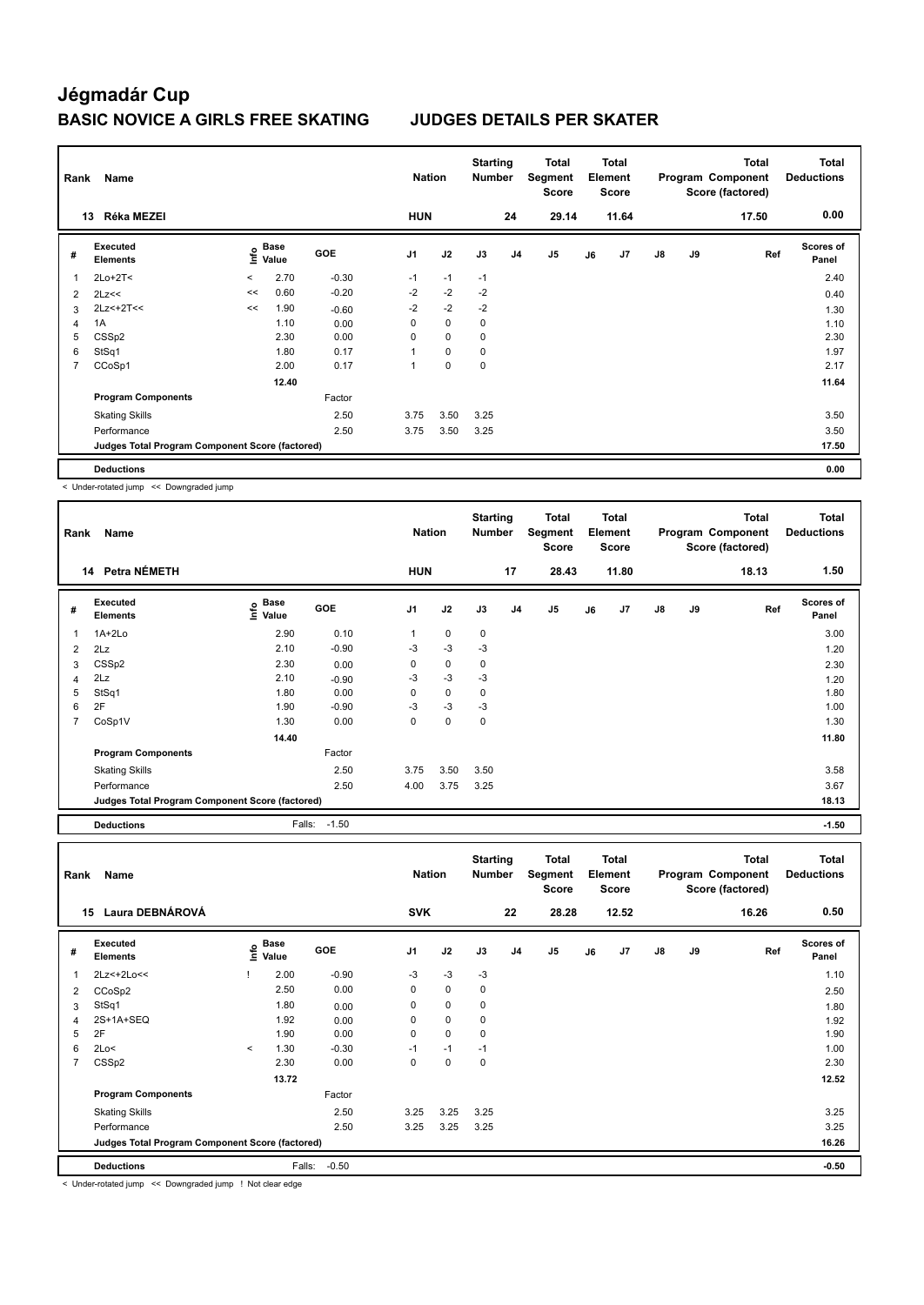| Name<br>Rank |                                                 |         |                                  |         | <b>Nation</b> |             | <b>Starting</b><br><b>Number</b> |                | <b>Total</b><br>Segment<br><b>Score</b> |    | <b>Total</b><br>Element<br>Score |    |    | <b>Total</b><br>Program Component<br>Score (factored) | <b>Total</b><br><b>Deductions</b> |
|--------------|-------------------------------------------------|---------|----------------------------------|---------|---------------|-------------|----------------------------------|----------------|-----------------------------------------|----|----------------------------------|----|----|-------------------------------------------------------|-----------------------------------|
| 16           | Luca TÓTH KURUCZ                                |         |                                  |         | <b>HUN</b>    |             |                                  | 4              | 27.58                                   |    | 13.70                            |    |    | 14.38                                                 | 0.50                              |
| #            | Executed<br><b>Elements</b>                     |         | <b>Base</b><br>e Base<br>⊆ Value | GOE     | J1            | J2          | J3                               | J <sub>4</sub> | J <sub>5</sub>                          | J6 | J7                               | J8 | J9 | Ref                                                   | <b>Scores of</b><br>Panel         |
| 1            | 1A                                              |         | 1.10                             | 0.00    | 0             | $\mathbf 0$ | $\mathbf 0$                      |                |                                         |    |                                  |    |    |                                                       | 1.10                              |
| 2            | $2Lo+2Lo<$                                      | $\prec$ | 3.10                             | $-0.30$ | $-1$          | $-1$        | $-1$                             |                |                                         |    |                                  |    |    |                                                       | 2.80                              |
| 3            | 2F<                                             |         | 1.40                             | $-0.40$ | $-1$          | $-2$        | $-1$                             |                |                                         |    |                                  |    |    |                                                       | 1.00                              |
| 4            | CCoSp2                                          |         | 2.50                             | 0.17    | 1             | $\mathbf 0$ | $\mathbf 0$                      |                |                                         |    |                                  |    |    |                                                       | 2.67                              |
| 5            | $2F+2T<$                                        | $\prec$ | 2.80                             | $-0.20$ | $-1$          | $-1$        | 0                                |                |                                         |    |                                  |    |    |                                                       | 2.60                              |
| 6            | CCS <sub>p2</sub>                               |         | 2.30                             | 0.33    |               | 0           | 1                                |                |                                         |    |                                  |    |    |                                                       | 2.63                              |
| 7            | StSq1                                           |         | 1.80                             | $-0.90$ | $-3$          | $-3$        | $-3$                             |                |                                         |    |                                  |    |    |                                                       | 0.90                              |
|              |                                                 |         | 15.00                            |         |               |             |                                  |                |                                         |    |                                  |    |    |                                                       | 13.70                             |
|              | <b>Program Components</b>                       |         |                                  | Factor  |               |             |                                  |                |                                         |    |                                  |    |    |                                                       |                                   |
|              | <b>Skating Skills</b>                           |         |                                  | 2.50    | 2.75          | 2.75        | 2.75                             |                |                                         |    |                                  |    |    |                                                       | 2.75                              |
|              | Performance                                     |         |                                  | 2.50    | 3.25          | 2.75        | 3.00                             |                |                                         |    |                                  |    |    |                                                       | 3.00                              |
|              | Judges Total Program Component Score (factored) |         |                                  |         |               |             |                                  |                |                                         |    |                                  |    |    |                                                       | 14.38                             |
|              | <b>Deductions</b>                               |         | Falls:                           | $-0.50$ |               |             |                                  |                |                                         |    |                                  |    |    |                                                       | $-0.50$                           |

< Under-rotated jump ! Not clear edge

|   | Name<br>Rank                                    |      |                      |            |                |      | <b>Starting</b><br><b>Number</b> |                | Total<br>Segment<br><b>Score</b> |    | <b>Total</b><br>Element<br><b>Score</b> |               |    | <b>Total</b><br>Program Component<br>Score (factored) | <b>Total</b><br><b>Deductions</b> |
|---|-------------------------------------------------|------|----------------------|------------|----------------|------|----------------------------------|----------------|----------------------------------|----|-----------------------------------------|---------------|----|-------------------------------------------------------|-----------------------------------|
|   | Petra JUHÁSZ<br>17                              |      |                      |            | <b>HUN</b>     |      |                                  | 8              | 27.37                            |    | 11.49                                   |               |    | 16.88                                                 | 1.00                              |
| # | Executed<br><b>Elements</b>                     | ١nf٥ | <b>Base</b><br>Value | <b>GOE</b> | J <sub>1</sub> | J2   | J3                               | J <sub>4</sub> | J5                               | J6 | J7                                      | $\mathsf{J}8$ | J9 | Ref                                                   | Scores of<br>Panel                |
| 1 | CCoSp2                                          |      | 2.50                 | 0.50       | 1              | 1    | $\mathbf{1}$                     |                |                                  |    |                                         |               |    |                                                       | 3.00                              |
| 2 | 2S+1A+SEQ                                       |      | 1.92                 | 0.00       | 0              | 0    | 0                                |                |                                  |    |                                         |               |    |                                                       | 1.92                              |
| 3 | $1A+2Lo<<$                                      | <<   | 1.60                 | $-0.40$    | $-2$           | $-2$ | $-2$                             |                |                                  |    |                                         |               |    |                                                       | 1.20                              |
| 4 | StSq1                                           |      | 1.80                 | 0.00       | 0              | 0    | $\mathbf 0$                      |                |                                  |    |                                         |               |    |                                                       | 1.80                              |
| 5 | 2Lo                                             |      | 1.80                 | $-0.90$    | $-3$           | $-3$ | $-3$                             |                |                                  |    |                                         |               |    |                                                       | 0.90                              |
| 6 | 2F<<                                            | <<   | 0.50                 | $-0.30$    | $-3$           | $-3$ | $-3$                             |                |                                  |    |                                         |               |    |                                                       | 0.20                              |
| 7 | CSS <sub>p2</sub>                               |      | 2.30                 | 0.17       | 0              | 0    | 1                                |                |                                  |    |                                         |               |    |                                                       | 2.47                              |
|   |                                                 |      | 12.42                |            |                |      |                                  |                |                                  |    |                                         |               |    |                                                       | 11.49                             |
|   | <b>Program Components</b>                       |      |                      | Factor     |                |      |                                  |                |                                  |    |                                         |               |    |                                                       |                                   |
|   | <b>Skating Skills</b>                           |      |                      | 2.50       | 3.25           | 3.25 | 3.25                             |                |                                  |    |                                         |               |    |                                                       | 3.25                              |
|   | Performance                                     |      |                      | 2.50       | 3.50           | 3.50 | 3.50                             |                |                                  |    |                                         |               |    |                                                       | 3.50                              |
|   | Judges Total Program Component Score (factored) |      |                      |            |                |      |                                  |                |                                  |    |                                         |               |    |                                                       | 16.88                             |
|   | <b>Deductions</b>                               |      | Falls:               | $-1.00$    |                |      |                                  |                |                                  |    |                                         |               |    |                                                       | $-1.00$                           |

<< Downgraded jump

| Rank           | Name                                            |         |                                   |            | <b>Nation</b>  |             | <b>Starting</b><br><b>Number</b> |                | <b>Total</b><br>Segment<br><b>Score</b> |    | <b>Total</b><br>Element<br><b>Score</b> |    |    | <b>Total</b><br>Program Component<br>Score (factored) | <b>Total</b><br><b>Deductions</b> |
|----------------|-------------------------------------------------|---------|-----------------------------------|------------|----------------|-------------|----------------------------------|----------------|-----------------------------------------|----|-----------------------------------------|----|----|-------------------------------------------------------|-----------------------------------|
| 18             | Szonja SKENDEROVIC                              |         |                                   |            | <b>HUN</b>     |             |                                  | $\mathbf{1}$   | 23.83                                   |    | 10.37                                   |    |    | 13.96                                                 | 0.50                              |
| #              | Executed<br><b>Elements</b>                     |         | <b>Base</b><br>$\frac{e}{2}$ Base | <b>GOE</b> | J <sub>1</sub> | J2          | J3                               | J <sub>4</sub> | J5                                      | J6 | J7                                      | J8 | J9 | Ref                                                   | <b>Scores of</b><br>Panel         |
|                | 2F<+1A+SEQ                                      | $\,<\,$ | 2.00                              | $-0.20$    | $-1$           | $-1$        | 0                                |                |                                         |    |                                         |    |    |                                                       | 1.80                              |
| 2              | $2Lz<<+2Lo<<$                                   | <<      | 1.10                              | $-0.23$    | $-2$           | $-3$        | $-2$                             |                |                                         |    |                                         |    |    |                                                       | 0.87                              |
| 3              | CSS <sub>p2</sub>                               |         | 2.30                              | $-0.10$    | 0              | 0           | $-1$                             |                |                                         |    |                                         |    |    |                                                       | 2.20                              |
| 4              | 2Lz                                             |         | 1.50                              | $-0.90$    | -3             | $-3$        | -3                               |                |                                         |    |                                         |    |    |                                                       | 0.60                              |
| 5              | 2F<                                             | $\,<\,$ | 1.40                              | $-0.30$    | $-1$           | $-1$        | $-1$                             |                |                                         |    |                                         |    |    |                                                       | 1.10                              |
| 6              | StSq1                                           |         | 1.80                              | 0.00       | $\Omega$       | 0           | 0                                |                |                                         |    |                                         |    |    |                                                       | 1.80                              |
| $\overline{7}$ | CCoSp1                                          |         | 2.00                              | 0.00       | 0              | $\mathbf 0$ | $\mathbf 0$                      |                |                                         |    |                                         |    |    |                                                       | 2.00                              |
|                |                                                 |         | 12.10                             |            |                |             |                                  |                |                                         |    |                                         |    |    |                                                       | 10.37                             |
|                | <b>Program Components</b>                       |         |                                   | Factor     |                |             |                                  |                |                                         |    |                                         |    |    |                                                       |                                   |
|                | <b>Skating Skills</b>                           |         |                                   | 2.50       | 2.75           | 2.75        | 2.75                             |                |                                         |    |                                         |    |    |                                                       | 2.75                              |
|                | Performance                                     |         |                                   | 2.50       | 3.00           | 2.75        | 2.75                             |                |                                         |    |                                         |    |    |                                                       | 2.83                              |
|                | Judges Total Program Component Score (factored) |         |                                   |            |                |             |                                  |                |                                         |    |                                         |    |    |                                                       | 13.96                             |
|                | <b>Deductions</b>                               |         | Falls:                            | $-0.50$    |                |             |                                  |                |                                         |    |                                         |    |    |                                                       | $-0.50$                           |

< Under-rotated jump << Downgraded jump ! Not clear edge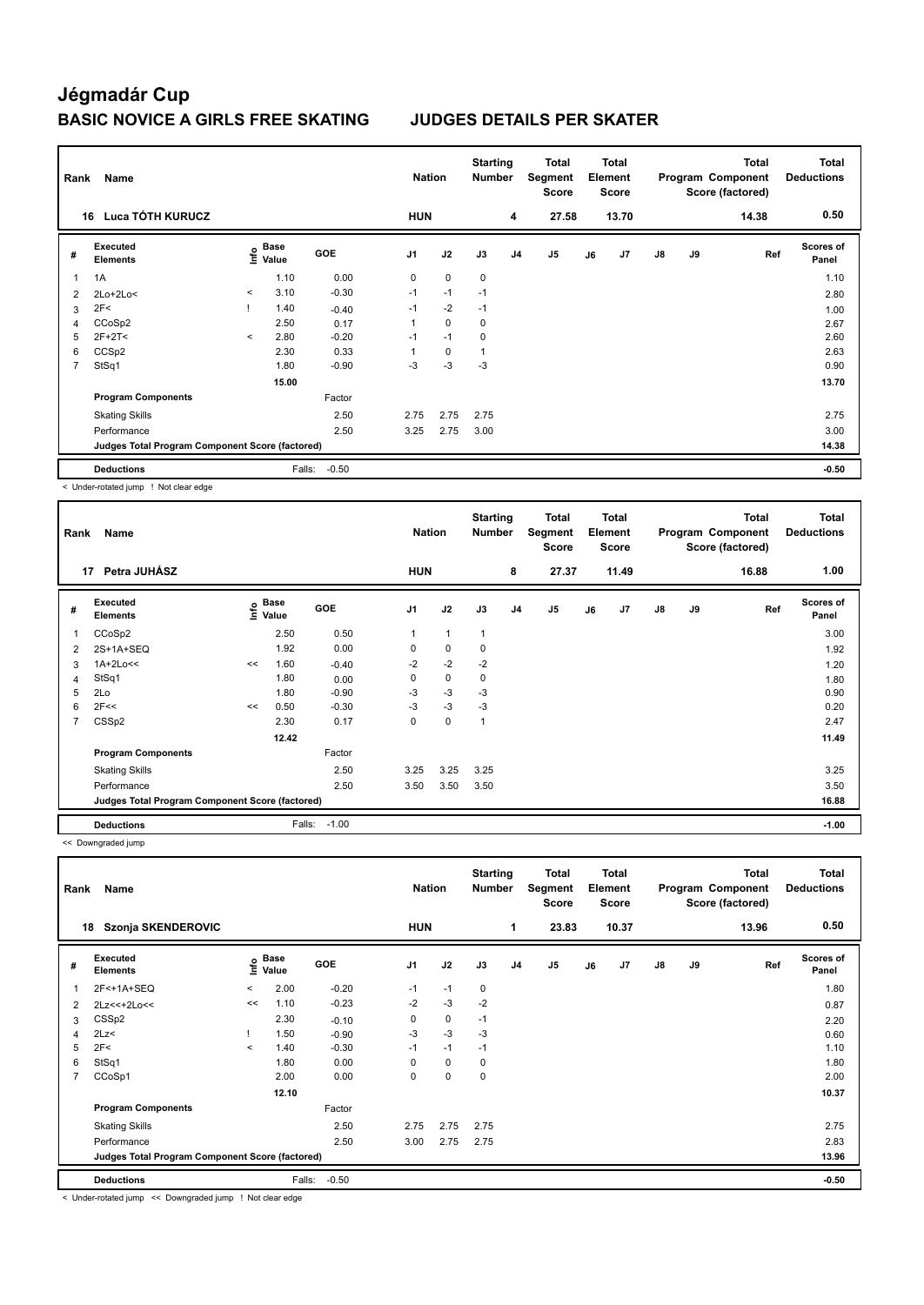| Rank<br>Name   |                                                 |    |                           |            |            | <b>Nation</b> | <b>Starting</b><br><b>Number</b> |                | Total<br>Segment<br><b>Score</b> |    | <b>Total</b><br>Element<br><b>Score</b> |               |    | <b>Total</b><br>Program Component<br>Score (factored) | <b>Total</b><br><b>Deductions</b> |
|----------------|-------------------------------------------------|----|---------------------------|------------|------------|---------------|----------------------------------|----------------|----------------------------------|----|-----------------------------------------|---------------|----|-------------------------------------------------------|-----------------------------------|
|                | Sára FEDORA<br>19                               |    |                           |            | <b>HUN</b> |               |                                  | 3              | 22.56                            |    | 10.13                                   |               |    | 12.93                                                 | 0.50                              |
| #              | Executed<br><b>Elements</b>                     |    | Base<br>e Base<br>E Value | <b>GOE</b> | J1         | J2            | J3                               | J <sub>4</sub> | J <sub>5</sub>                   | J6 | J7                                      | $\mathsf{J}8$ | J9 | Ref                                                   | <b>Scores of</b><br>Panel         |
|                | 1A                                              |    | 1.10                      | 0.00       | 0          | $\mathbf 0$   | $\mathbf 0$                      |                |                                  |    |                                         |               |    |                                                       | 1.10                              |
| $\overline{2}$ | $2S+1Lo$                                        |    | 1.80                      | $-0.07$    | 0          | $-1$          | $\mathbf 0$                      |                |                                  |    |                                         |               |    |                                                       | 1.73                              |
| 3              | CCoSp1V                                         |    | 1.70                      | $-0.90$    | $-3$       | $-3$          | $-3$                             |                |                                  |    |                                         |               |    |                                                       | 0.80                              |
| 4              | 2S                                              |    | 1.30                      | 0.00       | 0          | $\mathbf 0$   | 0                                |                |                                  |    |                                         |               |    |                                                       | 1.30                              |
| 5              | $1A+2T<<$                                       | << | 1.50                      | $-0.40$    | $-2$       | $-2$          | $-2$                             |                |                                  |    |                                         |               |    |                                                       | 1.10                              |
| 6              | StSq1                                           |    | 1.80                      | 0.00       | 0          | $\mathbf 0$   | $\mathbf 0$                      |                |                                  |    |                                         |               |    |                                                       | 1.80                              |
| $\overline{7}$ | CSS <sub>p2</sub>                               |    | 2.30                      | 0.00       | 0          | $\mathbf 0$   | 0                                |                |                                  |    |                                         |               |    |                                                       | 2.30                              |
|                |                                                 |    | 11.50                     |            |            |               |                                  |                |                                  |    |                                         |               |    |                                                       | 10.13                             |
|                | <b>Program Components</b>                       |    |                           | Factor     |            |               |                                  |                |                                  |    |                                         |               |    |                                                       |                                   |
|                | <b>Skating Skills</b>                           |    |                           | 2.50       | 2.50       | 2.50          | 2.50                             |                |                                  |    |                                         |               |    |                                                       | 2.50                              |
|                | Performance                                     |    |                           | 2.50       | 2.75       | 2.75          | 2.50                             |                |                                  |    |                                         |               |    |                                                       | 2.67                              |
|                | Judges Total Program Component Score (factored) |    |                           |            |            |               |                                  |                |                                  |    |                                         |               |    |                                                       | 12.93                             |
|                | <b>Deductions</b>                               |    | Falls:                    | $-0.50$    |            |               |                                  |                |                                  |    |                                         |               |    |                                                       | $-0.50$                           |

<< Downgraded jump

| Rank | Name                                            |                       |         | <b>Nation</b>  |             | <b>Starting</b><br><b>Number</b> |                | <b>Total</b><br>Segment<br>Score |    | <b>Total</b><br>Element<br><b>Score</b> |               |    | <b>Total</b><br>Program Component<br>Score (factored) | <b>Total</b><br><b>Deductions</b> |
|------|-------------------------------------------------|-----------------------|---------|----------------|-------------|----------------------------------|----------------|----------------------------------|----|-----------------------------------------|---------------|----|-------------------------------------------------------|-----------------------------------|
|      | <b>Lovisa LINDBLOM</b><br>20                    |                       |         | <b>SWE</b>     |             |                                  | 19             | 21.54                            |    | 10.08                                   |               |    | 11.46                                                 | 0.00                              |
| #    | Executed<br><b>Elements</b>                     | Base<br>١nf٥<br>Value | GOE     | J <sub>1</sub> | J2          | J3                               | J <sub>4</sub> | J <sub>5</sub>                   | J6 | J7                                      | $\mathsf{J}8$ | J9 | Ref                                                   | <b>Scores of</b><br>Panel         |
| 1    | 1Lz                                             | 0.60                  | 0.00    | 0              | $\mathbf 0$ | $\mathbf 0$                      |                |                                  |    |                                         |               |    |                                                       | 0.60                              |
| 2    | $1A+1L0$                                        | 1.60                  | 0.00    | 0              | $\mathbf 0$ | 0                                |                |                                  |    |                                         |               |    |                                                       | 1.60                              |
| 3    | 2S                                              | 1.30                  | $-0.20$ | $-1$           | $-1$        | $-1$                             |                |                                  |    |                                         |               |    |                                                       | 1.10                              |
| 4    | SSp2                                            | 1.60                  | 0.00    | 0              | 0           | 0                                |                |                                  |    |                                         |               |    |                                                       | 1.60                              |
| 5    | StSq1                                           | 1.80                  | 0.00    | 0              | $\mathbf 0$ | 0                                |                |                                  |    |                                         |               |    |                                                       | 1.80                              |
| 6    | 1F+1A+SEQ                                       | 1.28                  | $-0.40$ | $-2$           | $-2$        | $-2$                             |                |                                  |    |                                         |               |    |                                                       | 0.88                              |
| 7    | CCoSp2                                          | 2.50                  | 0.00    | 0              | $\mathbf 0$ | $\mathbf 0$                      |                |                                  |    |                                         |               |    |                                                       | 2.50                              |
|      |                                                 | 10.68                 |         |                |             |                                  |                |                                  |    |                                         |               |    |                                                       | 10.08                             |
|      | <b>Program Components</b>                       |                       | Factor  |                |             |                                  |                |                                  |    |                                         |               |    |                                                       |                                   |
|      | <b>Skating Skills</b>                           |                       | 2.50    | 2.25           | 2.25        | 2.25                             |                |                                  |    |                                         |               |    |                                                       | 2.25                              |
|      | Performance                                     |                       | 2.50    | 2.25           | 2.25        | 2.50                             |                |                                  |    |                                         |               |    |                                                       | 2.33                              |
|      | Judges Total Program Component Score (factored) |                       |         |                |             |                                  |                |                                  |    |                                         |               |    |                                                       | 11.46                             |
|      | <b>Deductions</b>                               |                       |         |                |             |                                  |                |                                  |    |                                         |               |    |                                                       | 0.00                              |

**Total Deductions Total Program Component Score (factored) Total Element Segment Score Total Score Starting Rank Name Nation Number # Executed Elements Base Value GOE J1 J2 J3 J4 J5 J6 J7 J8 J9 Scores of Panel** 1 1A+2Lo< < 2.40 -0.30 -1 -1 -1 **Ref**  1A+2Lo< < 2.10 **Info 21 Katerina FISCHER HUN 7 19.03 6.50 13.53 1.00** 2 2S<<  $2$  2S<<  $10$   $-1.30$   $-3$   $-3$   $-3$   $-3$   $-3$ 3 FSSp 0.00 0.00 - - - 0.00 4 2F<< 0.20 < 0.50 -0.30 -3 -3 -3 5 StSqB 1.50 0.00 0 0 0 1.50 6 1A 1.10 0.00 0 0 0 1.10 7 CoSp2V 1.50 0.00 0 0 0 1.50  **7.40 6.50 Program Components**  Skating Skills **2.50** 2.50 2.50 2.50 Factor 2.50 2.58 Performance 2.50 3.00 3.00 2.50 2.83 **Deductions** Falls: -1.00 **-1.00 Judges Total Program Component Score (factored) 13.53**

< Under-rotated jump << Downgraded jump